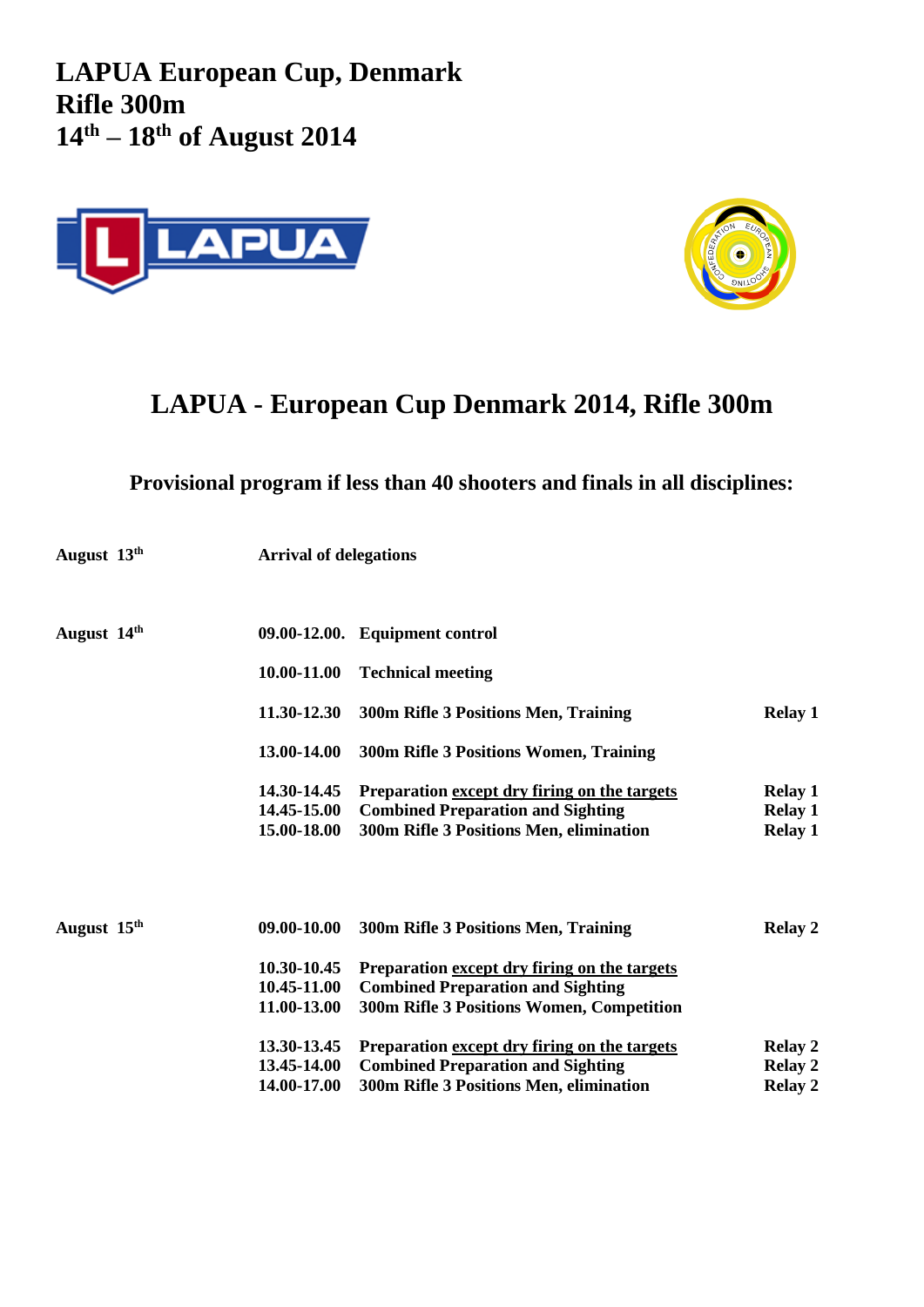| August 16th | 09.00-09.15<br>09.15-09.30 | Preparation<br><b>Combined Preparation and Sighting</b> | <b>Final</b><br>Final |
|-------------|----------------------------|---------------------------------------------------------|-----------------------|
|             | 09.30-12.30                | 300m Rifle 3 Positions Men                              | <b>Final</b>          |
|             | 13.00-14.00                | 300m Rifle Prone, Women, Training                       |                       |
|             | 14.15-15.15                | Free Rifle, Prone, Men, Training                        | <b>Relay 1</b>        |
|             | 15.30-16.30                | Free Rifle, Prone, Men, Training                        | <b>Relay 2</b>        |
|             | 17.30-                     | <b>Official dinner</b>                                  |                       |
|             |                            |                                                         |                       |
| August 17th | 08.45-09.00                | Preparation, except dry firing on the targets           | <b>Relay 1</b>        |
|             | 09.00-09.15                | <b>Combined Preparation and Sighting</b>                | <b>Relay 1</b>        |
|             | 09.15-10.15                | 300m Rifle Prone, Men, elimination                      | <b>Relay 1</b>        |
|             | 10.30-10.45                | Preparation, except dry firing on the targets           | <b>Relay 2</b>        |
|             | 10.45-11.00                | <b>Combined Preparation and Sighting</b>                | Relay 2               |
|             | 11.00-12.00                | 300m Rifle Prone, Men, elimination                      | <b>Relay 2</b>        |
|             | 12.15-12.30                | Preparation, except dry firing on the targets           | <b>Final</b>          |
|             | 12.30-12.45                | <b>Combined Preparation and Sighting</b>                | <b>Final</b>          |
|             | 12.45-13.45                | Free Rifle prone, Women                                 | <b>Final</b>          |
|             | 14.00-14.15                | Preparation, except dry firing on the targets           | Final                 |
|             | 14.15-14.30                | <b>Combined Preparation and Sighting</b>                | <b>Final</b>          |
|             | 14.30-15.30                | 300m Rifle Prone, Men                                   | <b>Final</b>          |
|             | 15.45-16.45                | 3 x 20 Standard Rifle, Training                         | <b>Relay 1</b>        |
|             |                            | 17.00-18.00 3 x 20 Standard Rifle, Training             | <b>Relay 2</b>        |
|             | 18.30                      | <b>Victory ceremony:</b>                                |                       |
|             |                            | 300m Rifle Prone, Women                                 |                       |
|             |                            | 300m Rifle Prone, Men                                   |                       |
|             |                            | <b>300m Rifle 3 Positions Women</b>                     |                       |
|             |                            | 300m Rifle 3 Positions Men                              |                       |